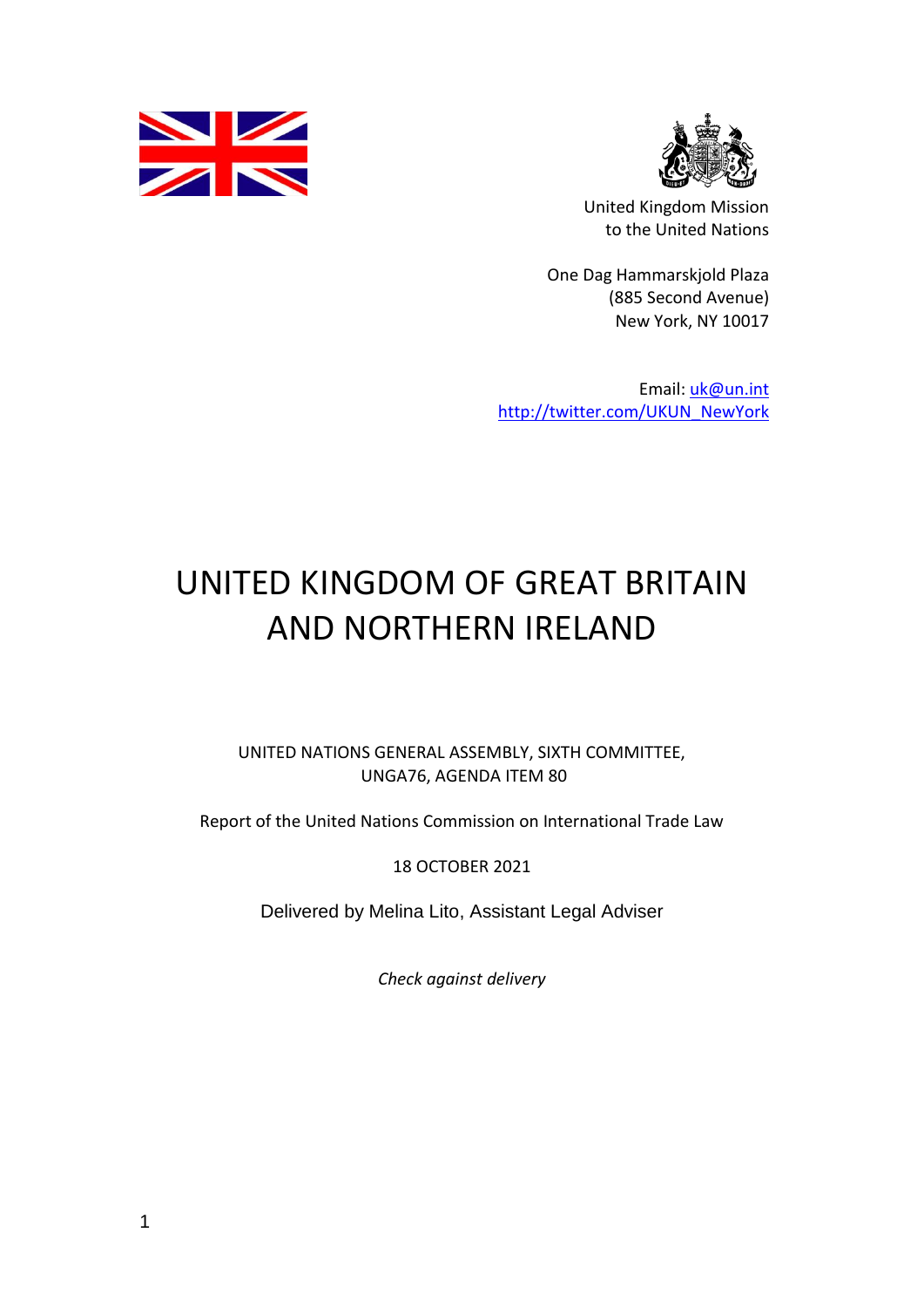Madame Chair,

The United Kingdom would like to express its gratitude and appreciation to the Chair of the Commission, the Vice-Chairs and the Rapporteur for their ongoing work to promote the development of a legal framework to facilitate international trade law and investments. In particular, we would like to thank the Commission Secretariat for its excellent work in preparing for and facilitating the session.

We commend the International Trade Law Division of the UN Office of Legal Affairs for continuing to progress UNCITRAL's important work during the COVID-19 pandemic.

## Enlargement of the membership of UNCITRAL

Madame Chair,

The United Kingdom was pleased to participate in the consultations on the enlargement of UNCITRAL membership and welcomes the draft resolution on this issue agreed at the fiftyfourth Commission session.

The United Kingdom commends Japan for its leadership on this initiative and would like to express its sincere gratitude and appreciation to the honourable delegate from Japan, Mr Takashima, for facilitating these extensive discussions over the course of two years, and for his dedication to consensus-based decision-making.

 $\mathfrak{D}$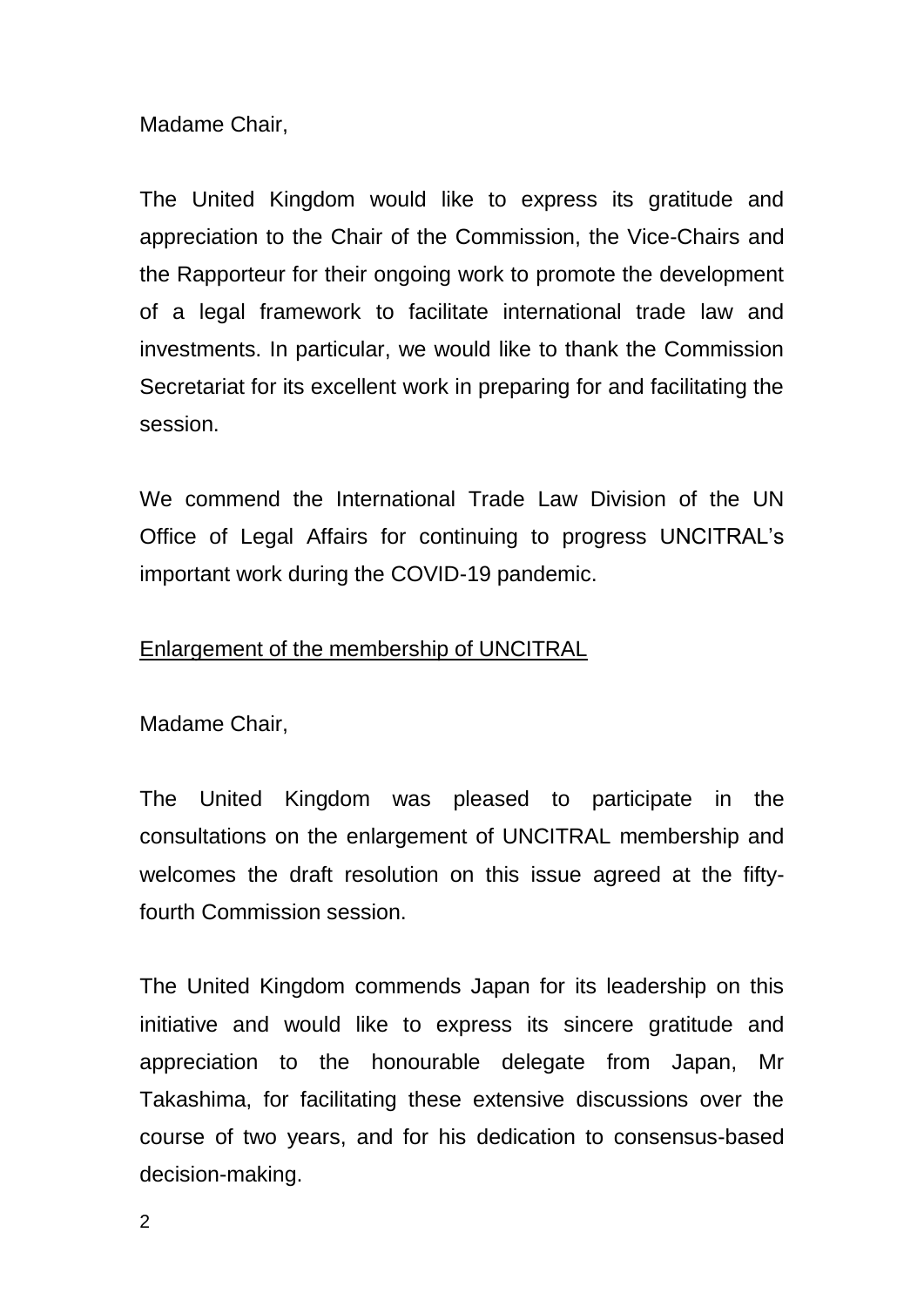# Working Group I

# Madame Chair,

The United Kingdom continues to support the work and progress made by Working Group I to support micro small and medium sized enterprises (MSMEs) and access to credit.

The United Kingdom looks forward to the continued consideration of issues on this topic.

## Working Group II

#### Madame Chair,

The United Kingdom was pleased to participate in the discussions on the draft decision for the Mediation Rules and the draft decisions for the Notes on Mediation and Guide to Enactment of the Model Law. United Kingdom participation in the Singapore Convention on Mediation is still being considered.

## Working Group III

## Madame Chair,

The United Kingdom would like to express its gratitude to the Commission Secretariat for its work facilitating discussions in Working Group III, on progressing the possible reform of Investor-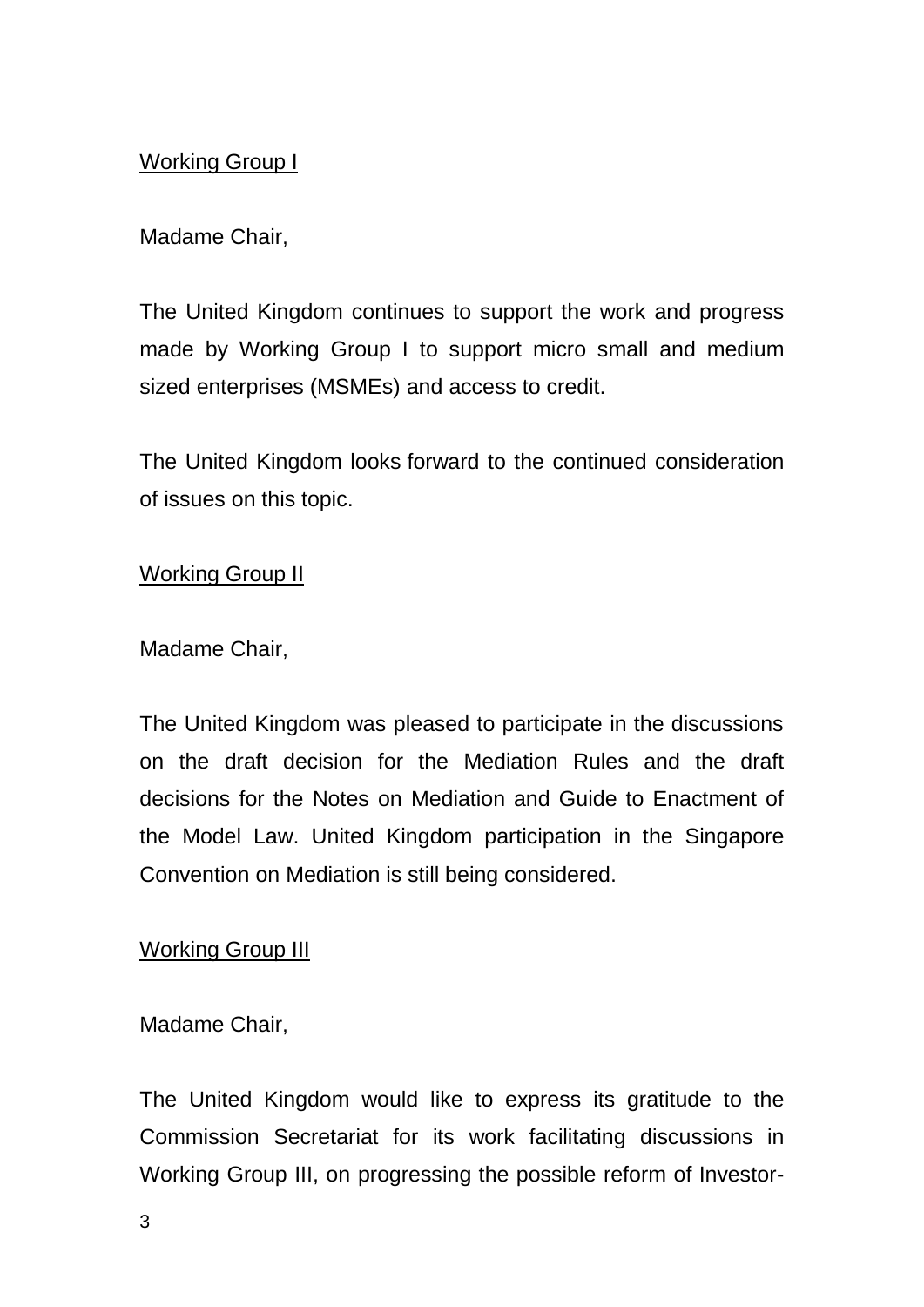State Dispute Settlement. We were pleased to participate in the Working Group's 40<sup>th</sup> session and look forward to the Working Group's 41<sup>st</sup> session in November.

The United Kingdom welcomes and is grateful for the Secretariat's continued support in considering the views of stakeholders. We appreciate the Secretariat's adaptable approach when incorporating new changes and revisions. We continue to support such engagement, including with the business community.

We value UNCITRAL's ability to be flexible during the COVID-19 pandemic, when bringing together a wide variety of stakeholders in Working Group III to ensure progress continues. The United Kingdom supports the Commission's commitment to developing international investment law and business rules. We look forward to continued discussions on this topic.

## Working Group IV

Madame Chair,

The United Kingdom continues to support the work and progress made by Working Group IV in its development of an international instrument for cross border recognition of Identity Management and Trust services.

The United Kingdom looks forward to the continued consideration of issues on this topic.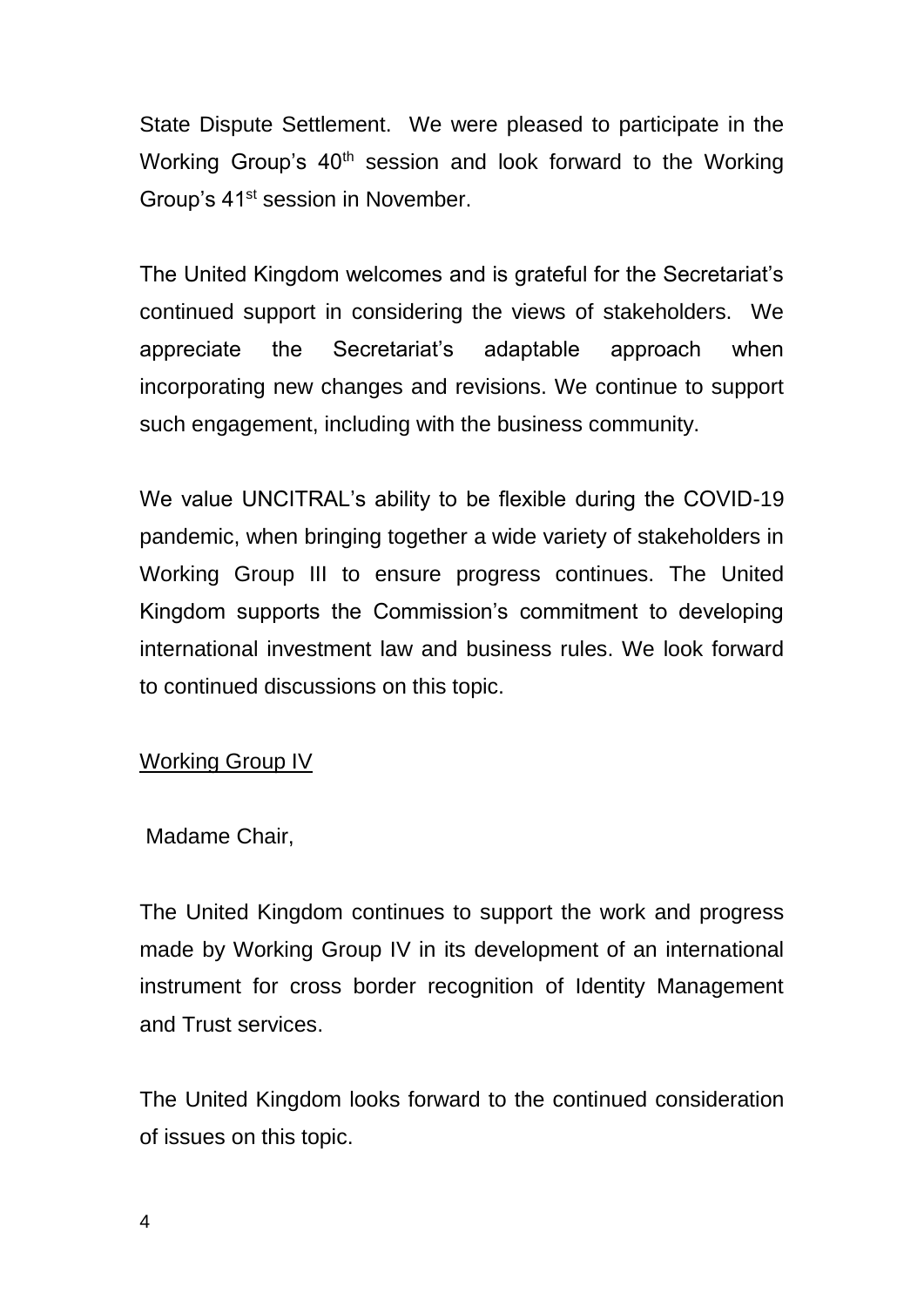## Working Group V

Madame Chair,

The United Kingdom was pleased to participate in the 58<sup>th</sup> session of Working Group V on insolvency law. We note the Commission's adoption, at its  $54<sup>th</sup>$  session this year, of the Legislative Recommendations arising from the Working Group's deliberations on the insolvency of micro and small entities, and we look forward to reviewing the draft commentary to the Recommendations at the Working Group's upcoming 59<sup>th</sup> session.

The United Kingdom also welcomes the Commission's referral of the topics of civil asset tracing and recovery, and applicable law in insolvency proceedings, to the Working Group for its consideration.

#### Working Group VI

#### Madame Chair,

The United Kingdom welcomes the progress made by Working Group VI on the development of an international instrument relating to the judicial sale of ships.

The United Kingdom remains committed to discussions and in reaching a successful outcome on this subject.